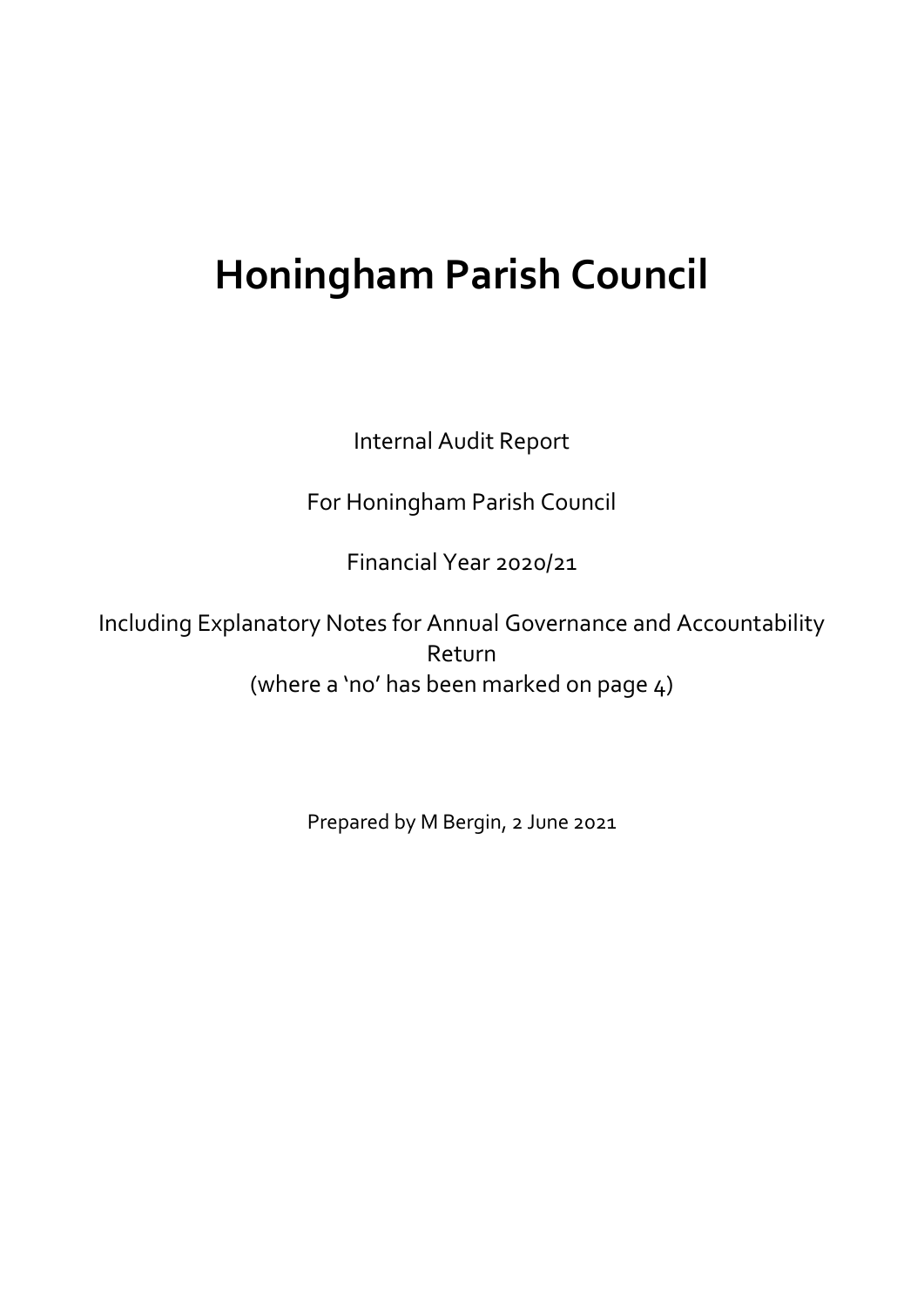I have completed an internal audit of the accounts for Honingham Parish Council for the year ending 31 March 2021.

My findings are detailed below using the tests provided in the Governance and Accountability Practitioners Guide March 2020.

I would like to thank the Clerk/RFO for providing me with all the information required for the Internal Audit.

| <b>Internal control</b>                                              | <b>Test</b>                                                                                                           | <b>Observations</b>                                |
|----------------------------------------------------------------------|-----------------------------------------------------------------------------------------------------------------------|----------------------------------------------------|
| Proper<br>bookkeeping                                                | Is the cashbook maintained and up to date?                                                                            | Yes - spreadsheet                                  |
|                                                                      | Is the cashbook arithmetically correct?                                                                               | Yes                                                |
|                                                                      | Is the cashbook regularly balanced?                                                                                   | Yes                                                |
| Standing Orders,<br>Financial<br>Regulations and<br>payment controls | Has the council formally adopted Standing<br><b>Orders and Financial Regulations?</b>                                 | Yes                                                |
|                                                                      | Date Standing Orders last reviewed                                                                                    | 13 March 2019 – next review<br>due March 2022      |
|                                                                      | Date Financial Regulations last reviewed                                                                              | 4 May 2021 – next review due<br>May 2022.          |
|                                                                      | Has a Responsible finance officer been<br>appointed with specific duties?                                             | Yes                                                |
|                                                                      | Have items or services above the de minimus<br>amount been competitively purchased?                                   | Yes                                                |
|                                                                      | Are payments in the cashbook supported by<br>purchase orders, invoices, authorised and<br>minuted?                    | Yes                                                |
|                                                                      | Has VAT on payments been identified,<br>recorded and reclaimed?                                                       | Yes                                                |
|                                                                      | Is s137 expenditure separately recorded and<br>within statutory limits?                                               | No expenditure this year                           |
|                                                                      | Have S137 payments been approved and<br>included in the minutes as such?                                              | N/A                                                |
| Risk management<br>arrangements                                      | Does a review of the minutes identify any<br>unusual financial activity?                                              | No                                                 |
|                                                                      | Do minutes record the council carrying out an<br>annual risk assessment or review of their risk<br>management scheme? | Yes-March 2021 minute 7.1<br>for review March 2022 |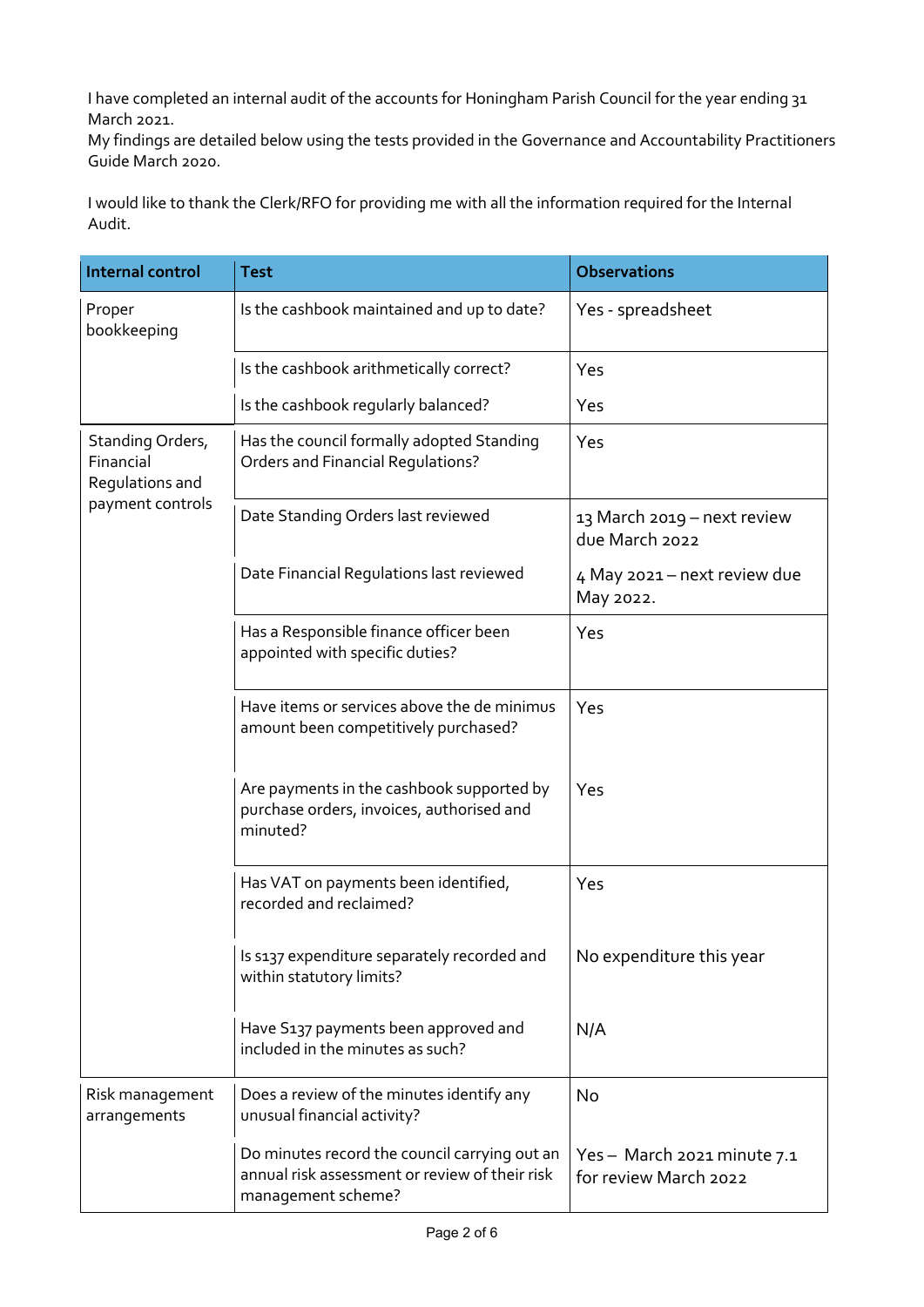| <b>Internal control</b>   | <b>Test</b>                                                                                                            | <b>Observations</b>                  |
|---------------------------|------------------------------------------------------------------------------------------------------------------------|--------------------------------------|
|                           | Is insurance cover appropriate and adequate?                                                                           | Yes-approved June 2020<br>minute 7.1 |
|                           | Are internal financial controls documented<br>and regularly reviewed?                                                  | Yes                                  |
| <b>Budgetary controls</b> | Has the council prepared an annual budget in<br>support of its precept and has this been<br>minuted as being approved? | Yes-in December 2020 minute<br>10.3  |
|                           | Has the precept been calculated from the<br>budget and been approved?                                                  | Yes                                  |
|                           | Does the budget include an actual completed<br>year?                                                                   | Yes                                  |
|                           | Is actual expenditure against budget regularly<br>reported to the council?                                             | Yes                                  |
|                           | Are there any significant unexplained<br>variances from budget?                                                        | No                                   |
| Income controls           | Is income properly recorded and promptly<br>banked?                                                                    | Yes                                  |
|                           | Does the precept recorded agree to the<br>Council Tax authority's notification?                                        | Yes                                  |
|                           | Are security controls over cash and near-cash<br>adequate and effective?                                               | Yes                                  |
| Petty cash<br>procedures  | Is all petty cash spent recorded and supported<br>by VAT invoices/receipts?                                            | N/A                                  |
|                           | Is petty cash expenditure reported to each<br>council meeting?                                                         | N/A                                  |
|                           | Is petty cash reimbursement carried out<br>regularly?                                                                  | N/A                                  |
| Payroll controls          | Do all employees have contracts of<br>employment with clear terms and conditions?                                      | Yes                                  |
|                           | Do salaries paid agree with those approved by<br>the council?                                                          | Yes                                  |
|                           | Are salaries above the National Living<br>Wage/Minimum Wage?                                                           | Yes                                  |
|                           | Are other payments to employees reasonable<br>and approved by the council?                                             | Yes                                  |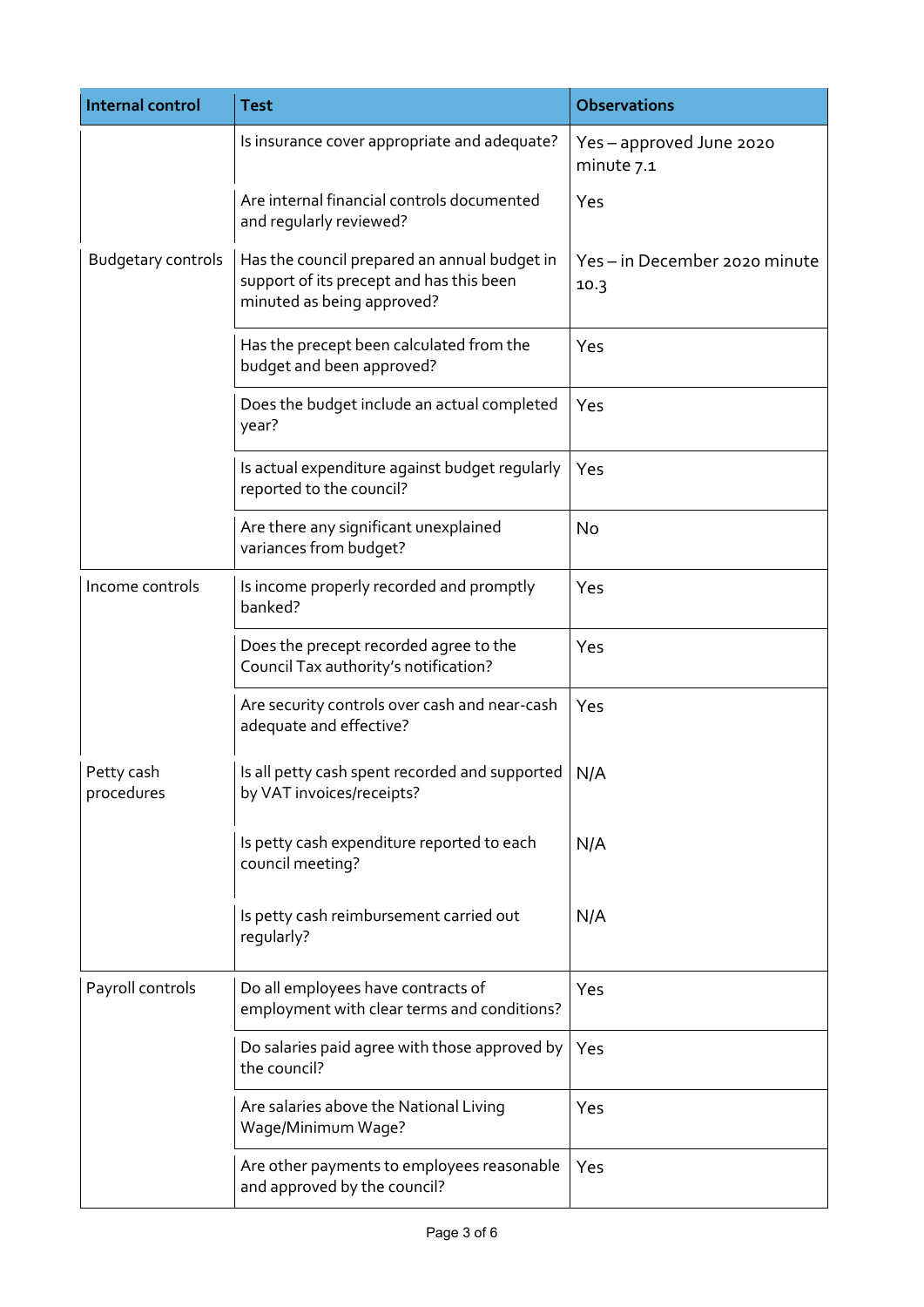| <b>Internal control</b>                                 | <b>Test</b>                                                                                                             | <b>Observations</b>                         |
|---------------------------------------------------------|-------------------------------------------------------------------------------------------------------------------------|---------------------------------------------|
|                                                         | Have PAYE/NIC been properly operated by<br>the council as an employer?                                                  | Yes                                         |
| Asset controls                                          | Does the council maintain a register of all<br>material assets owned or in its care?                                    | Yes                                         |
|                                                         | Are the assets and Investments registers up<br>to date? When were these last reviewed?                                  | Yes-17 March 2021 minute 6.1                |
|                                                         | Do asset insurance valuations agree with<br>those in the asset register?                                                | Yes                                         |
| <b>Bank reconciliation</b>                              | Is there a bank reconciliation for each account<br>and is this reported to council?                                     | Yes                                         |
|                                                         | Is a bank reconciliation carried out regularly<br>and in a timely fashion?                                              | Yes                                         |
|                                                         | Are there any unexplained balancing entries<br>in any reconciliation?                                                   | No                                          |
|                                                         | Is the value of investments held summarised<br>on the reconciliation?                                                   | N/A                                         |
| Year-end<br>procedures                                  | Are year-end accounts prepared on the<br>correct accounting basis (Receipts and<br>Payments or Income and Expenditure)? | Yes                                         |
|                                                         | Do accounts agree with the cashbook?                                                                                    | Yes                                         |
|                                                         | Has a year-end bank reconciliation been<br>undertaken?                                                                  | Yes                                         |
|                                                         | Is there an audit trail from underlying<br>financial records to the accounts?                                           | Yes                                         |
|                                                         | Where appropriate, have debtors and<br>creditors been properly recorded?                                                | Yes                                         |
| Procedural-<br>including data<br>protection regulation. | Is eligibility for the General Power of<br>Competence properly evidenced?                                               | N/A                                         |
|                                                         | Has the council adopted a data protection<br>policy?                                                                    | Yes-12 March 2018 - reviewed<br>March 2020. |
|                                                         | Has the council appointed a data protection<br>officer?                                                                 | Yes                                         |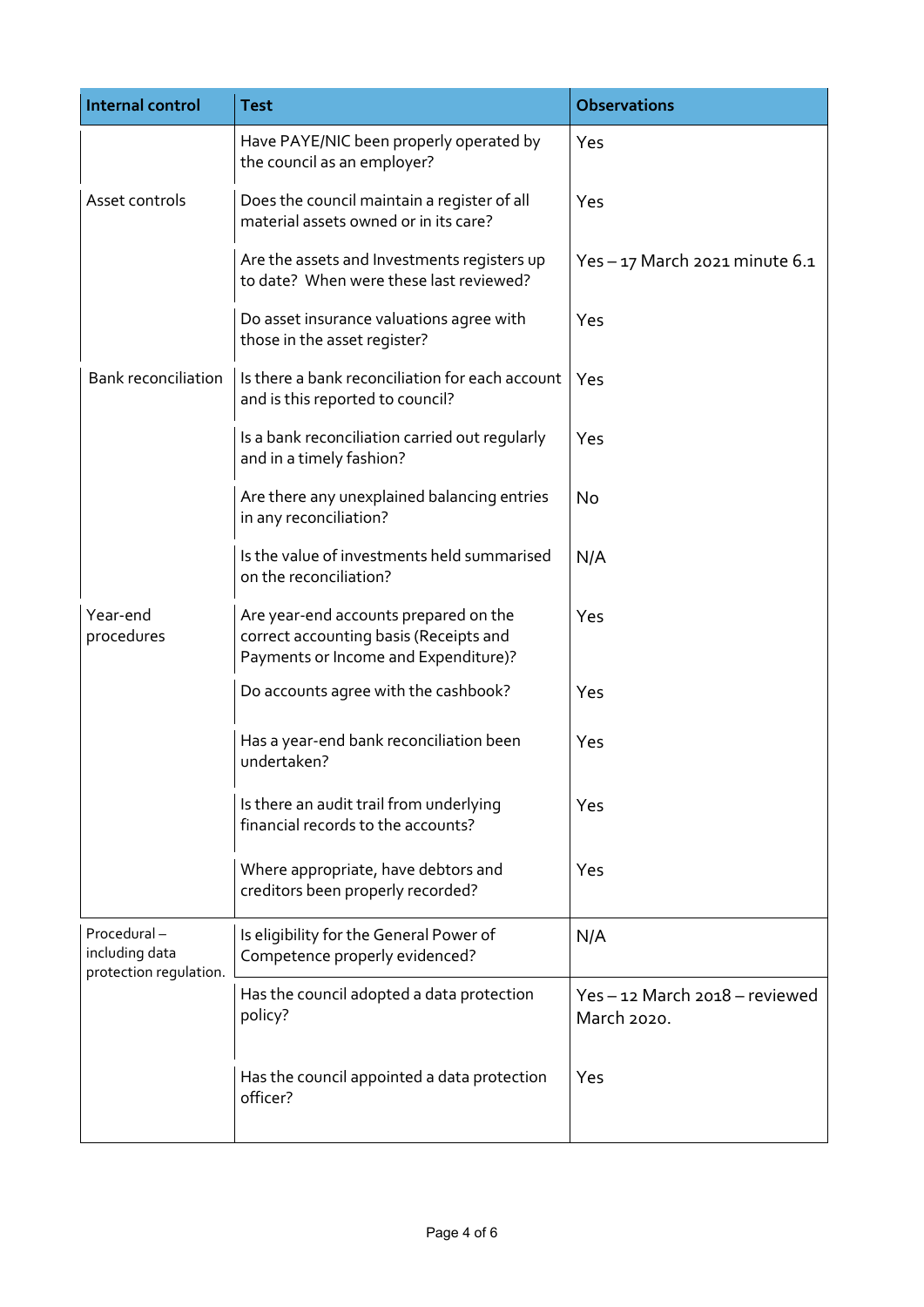| <b>Internal control</b>                                                 | <b>Test</b>                                                                                                                                 | <b>Observations</b>           |
|-------------------------------------------------------------------------|---------------------------------------------------------------------------------------------------------------------------------------------|-------------------------------|
| Transparency: For<br>smaller councils with<br>turnover under<br>£25,000 | Has the council carried out an information<br>audit?                                                                                        | Yes - updated on 6 March 2020 |
|                                                                         | Have points raised on the last Internal Audit<br>report been considered by council and<br>actioned?                                         | Yes                           |
|                                                                         | Minutes for whole year on website?                                                                                                          | Yes                           |
|                                                                         | Agendas for whole year on website?                                                                                                          | Yes                           |
|                                                                         | Payments over £100 detailed on website?                                                                                                     | Yes                           |
|                                                                         | Electors' rights advertised on website?                                                                                                     | Yes                           |
|                                                                         | Councillors' responsibilities detailed on<br>website?                                                                                       | Yes                           |
|                                                                         | Last financial year's Annual Return on<br>website?                                                                                          | Yes                           |
|                                                                         | Land and building assets details on website?<br>(Description, location, owner/leaseholder,<br>date and cost of acquisition and present use) | Yes                           |
| <b>Burial Authorities</b><br>only                                       | Are fees levied in accordance with the<br>Council's approved scale of fees and charges?                                                     | N/A                           |
|                                                                         | Have fees for the cemetery been reviewed<br>and agreed by Council?                                                                          | N/A                           |
|                                                                         | Were comparisons made with other<br>cemeteries prior to setting the fees?                                                                   | N/A                           |
|                                                                         | Have burial books been kept up to date and<br>are they safely stored?                                                                       | N/A                           |
| Allotments                                                              | Has a list of allotment holders with amounts<br>paid to Council been submitted?                                                             | N/A                           |
|                                                                         | Have fees for the allotments been reviewed<br>and agreed by Council?                                                                        | N/A                           |